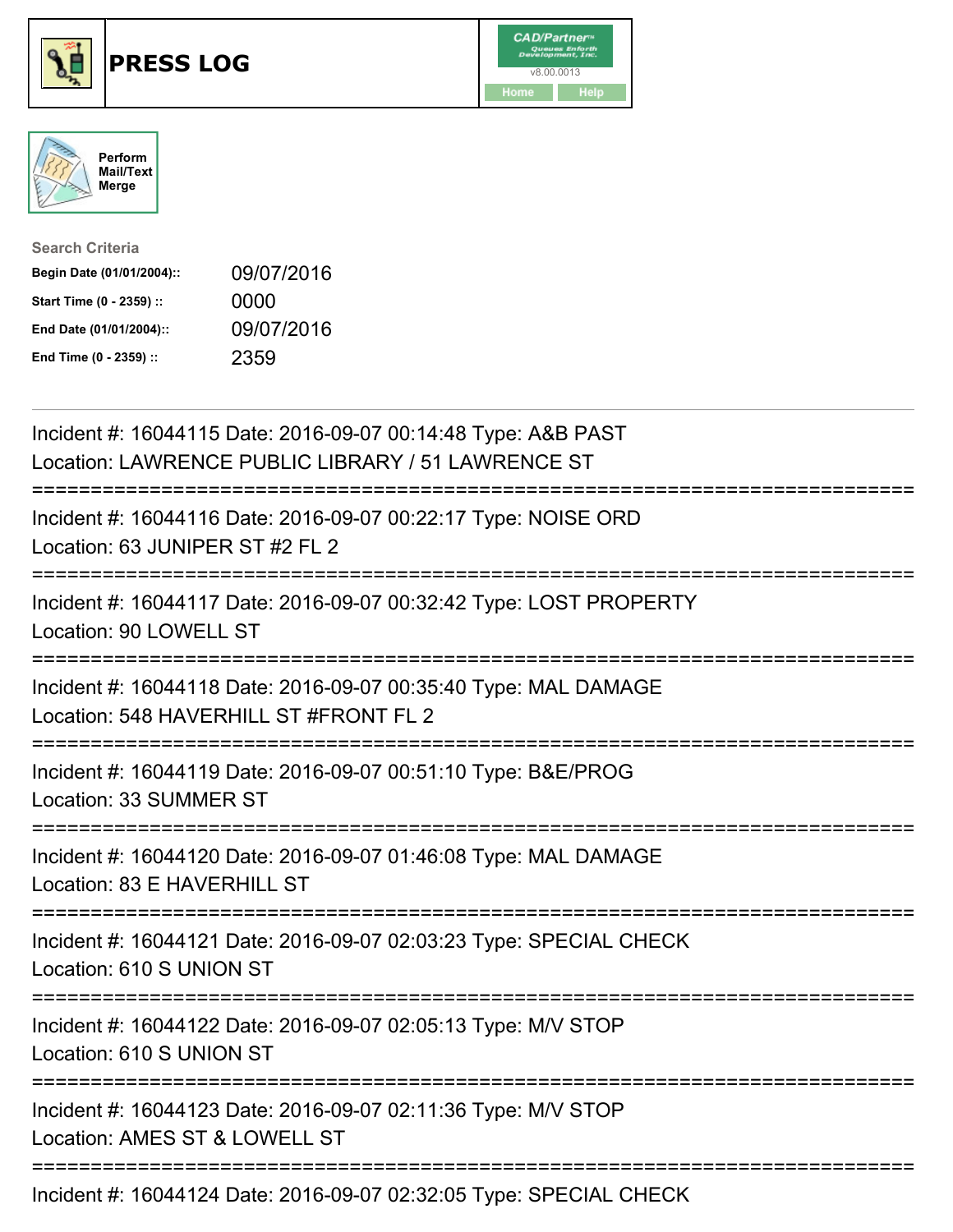| Location: 86 BROADWAY                                                                                                                         |
|-----------------------------------------------------------------------------------------------------------------------------------------------|
| Incident #: 16044125 Date: 2016-09-07 02:39:52 Type: UNKNOWN PROB<br>Location: 177 MT VERNON ST                                               |
| Incident #: 16044126 Date: 2016-09-07 02:58:59 Type: M/V STOP<br>Location: EVERETT ST & FURBER ST                                             |
| Incident #: 16044127 Date: 2016-09-07 03:47:31 Type: ALARM/BURG<br>Location: FRIAS AUTO SALES / 316 BROADWAY<br>:==========================   |
| Incident #: 16044128 Date: 2016-09-07 03:50:28 Type: M/V STOP<br><b>Location: SUNSET AV</b><br>--------------                                 |
| Incident #: 16044129 Date: 2016-09-07 03:52:21 Type: BUILDING CHK<br>Location: PIZZA PUB / 233 LAWRENCE ST<br>;============================== |
| Incident #: 16044130 Date: 2016-09-07 03:58:19 Type: THREATS<br>Location: 77 S UNION ST #304 FL 3                                             |
| Incident #: 16044131 Date: 2016-09-07 04:09:47 Type: M/V STOP<br>Location: JACKSON ST & LOGAN ST                                              |
| Incident #: 16044132 Date: 2016-09-07 04:12:31 Type: BUILDING CHK<br>Location: VENTENARIO COMMUNICATIONS / 111 JACKSON ST                     |
| Incident #: 16044133 Date: 2016-09-07 04:19:05 Type: B&E/MV/PAST<br>Location: METHUEN ST & MILL ST                                            |
| Incident #: 16044134 Date: 2016-09-07 04:42:10 Type: SEARCHWARRANT<br>Location: 13 THORTON AVE                                                |
| Incident #: 16044135 Date: 2016-09-07 04:49:12 Type: LIC PLATE STO<br>Location: 69 OSGOOD ST                                                  |
| Incident #: 16044136 Date: 2016-09-07 05:42:04 Type: MAL DAMAGE<br>Location: 173 ABBOTT ST                                                    |
| Incident #: 16044138 Date: 2016-09-07 05:50:32 Type: CARJACKING<br>Location: 77 S UNION ST                                                    |
| Incident #: 16044137 Date: 2016-09-07 05:53:00 Type: M/V STOP                                                                                 |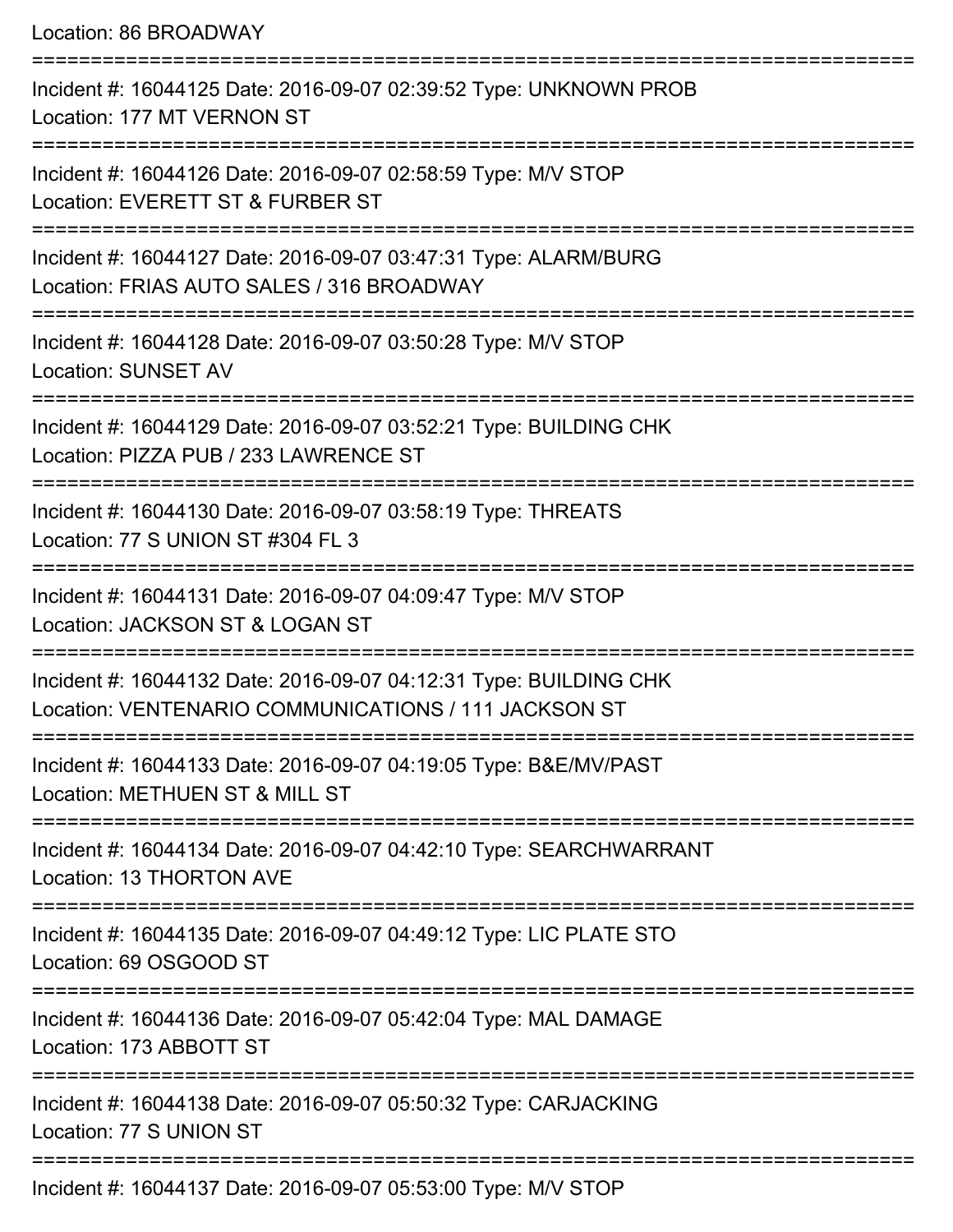| Incident #: 16044139 Date: 2016-09-07 06:13:56 Type: HIT & RUN M/V<br>Location: 153 UNION ST                 |
|--------------------------------------------------------------------------------------------------------------|
| Incident #: 16044140 Date: 2016-09-07 06:50:40 Type: INVESTIGATION<br>Location: 153 BEACON AV                |
| Incident #: 16044141 Date: 2016-09-07 06:56:51 Type: MAL DAMAGE<br>Location: 171 ABBOTT ST #A                |
| Incident #: 16044142 Date: 2016-09-07 07:20:56 Type: ALARM/BURG<br>Location: LORENZO BUILDING / 599 CANAL ST |
| Incident #: 16044143 Date: 2016-09-07 07:27:11 Type: GENERAL SERV<br>Location: 31 MT VERNON ST               |
| Incident #: 16044144 Date: 2016-09-07 07:36:15 Type: ALARM/BURG<br>Location: FRAIS AUTO SALES / 316 BROADWAY |
| Incident #: 16044145 Date: 2016-09-07 07:37:08 Type: MISSING PERS<br>Location: 59 BUSWELL ST                 |
| Incident #: 16044146 Date: 2016-09-07 07:45:05 Type: M/V STOP<br>Location: FRANKLIN ST & LOWELL ST           |
| Incident #: 16044147 Date: 2016-09-07 07:49:00 Type: HARASSMENT<br>Location: 112 MARSTON ST                  |
| Incident #: 16044148 Date: 2016-09-07 07:49:11 Type: MAL DAMAGE<br>Location: 74 E HAVERHILL ST FL 1          |
| Incident #: 16044149 Date: 2016-09-07 07:49:46 Type: M/V STOP<br>Location: 5 CHICKERING ST                   |
| Incident #: 16044150 Date: 2016-09-07 07:52:21 Type: M/V STOP<br>Location: CHICKERING ST & WINTHROP AV       |
| Incident #: 16044151 Date: 2016-09-07 08:24:36 Type: M/V STOP<br>Location: ACTON ST & BROADWAY               |
| Incident #: 16044153 Date: 2016-09-07 08:27:17 Type: KEEP PEACE                                              |

 $L$  $L$  $L$  $L$  $\sim$  48  $\Omega$ ARATOGA  $\Omega$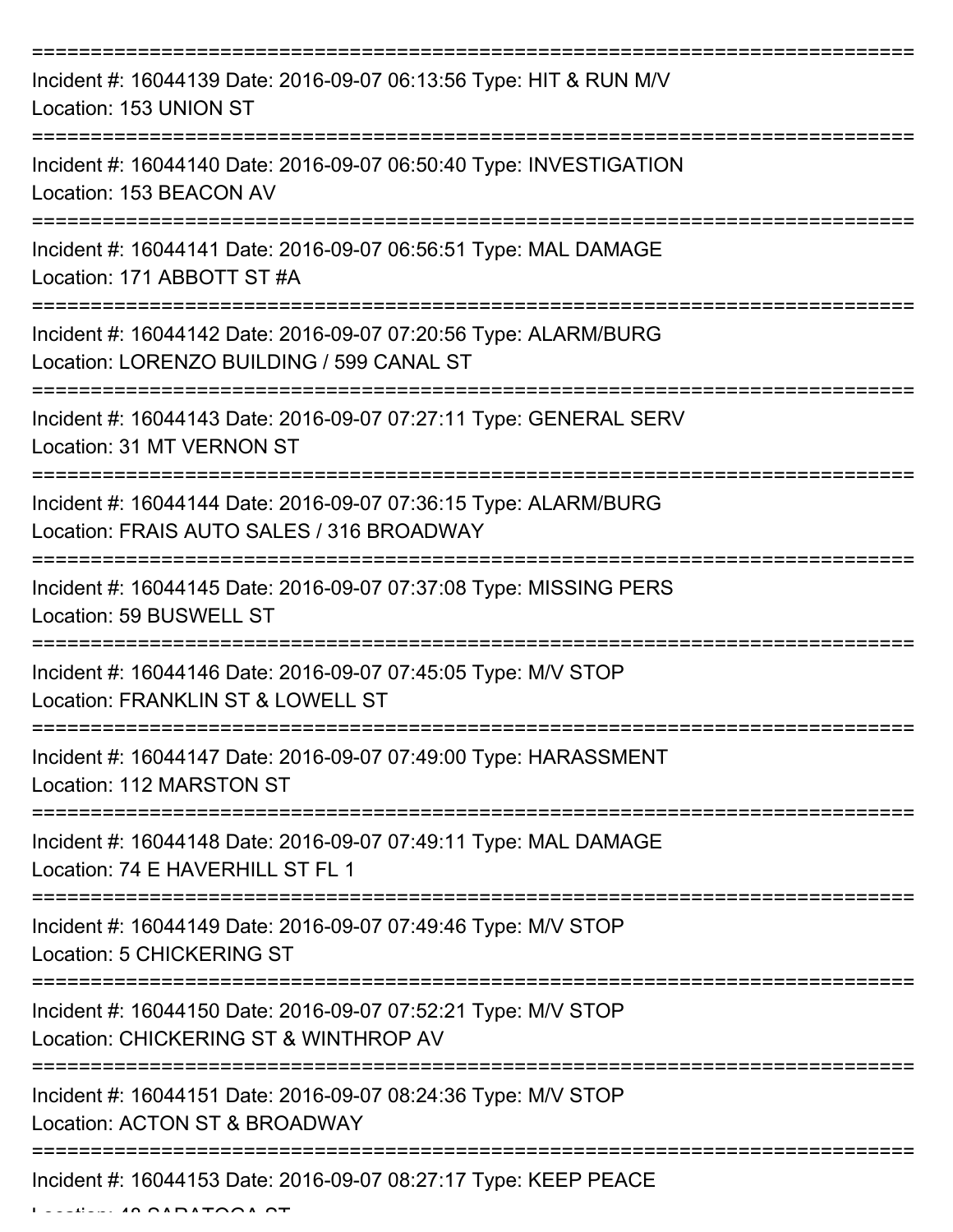| Incident #: 16044152 Date: 2016-09-07 08:27:35 Type: SEARCHWARRANT<br>Location: 153 BEACON AV #2                   |
|--------------------------------------------------------------------------------------------------------------------|
| Incident #: 16044154 Date: 2016-09-07 08:38:20 Type: TRESPASSING<br>Location: AUTOZONE / 380 BROADWAY              |
| Incident #: 16044155 Date: 2016-09-07 08:41:16 Type: DOMESTIC/PAST<br>Location: OLD HIGH SCHOOL / 233 HAVERHILL ST |
| Incident #: 16044156 Date: 2016-09-07 08:43:52 Type: M/V STOP<br>Location: ANDOVER ST & BLANCHARD ST               |
| Incident #: 16044157 Date: 2016-09-07 08:57:27 Type: WARRANT SERVE<br>Location: 109 GARDEN ST                      |
| Incident #: 16044158 Date: 2016-09-07 09:09:47 Type: HIT & RUN M/V<br>Location: BAILEY ST & OSGOOD ST              |
| Incident #: 16044159 Date: 2016-09-07 09:24:53 Type: HIT & RUN M/V<br><b>Location: 145 FRANKLIN ST</b>             |
| Incident #: 16044160 Date: 2016-09-07 09:36:54 Type: TOW OF M/V<br>Location: BAILEY ST & SHAWSHEEN RD              |
| Incident #: 16044161 Date: 2016-09-07 09:38:43 Type: M/V STOP<br>Location: 515 ANDOVER ST                          |
| Incident #: 16044162 Date: 2016-09-07 09:44:11 Type: KEEP PEACE<br>Location: 48 SARATOGA ST                        |
| Incident #: 16044163 Date: 2016-09-07 09:53:04 Type: M/V STOP<br>Location: 205 BROADWAY                            |
| Incident #: 16044164 Date: 2016-09-07 09:57:59 Type: LIC PLATE STO<br>Location: 22 WOODLAND ST                     |
| Incident #: 16044165 Date: 2016-09-07 10:13:47 Type: M/V STOP<br>Location: 90 LOWELL ST                            |
| Incident #: 16044166 Date: 2016-09-07 10:23:27 Type: DK (DRUNK)                                                    |

Location: WENDV'S / 00 WINTHDOD AV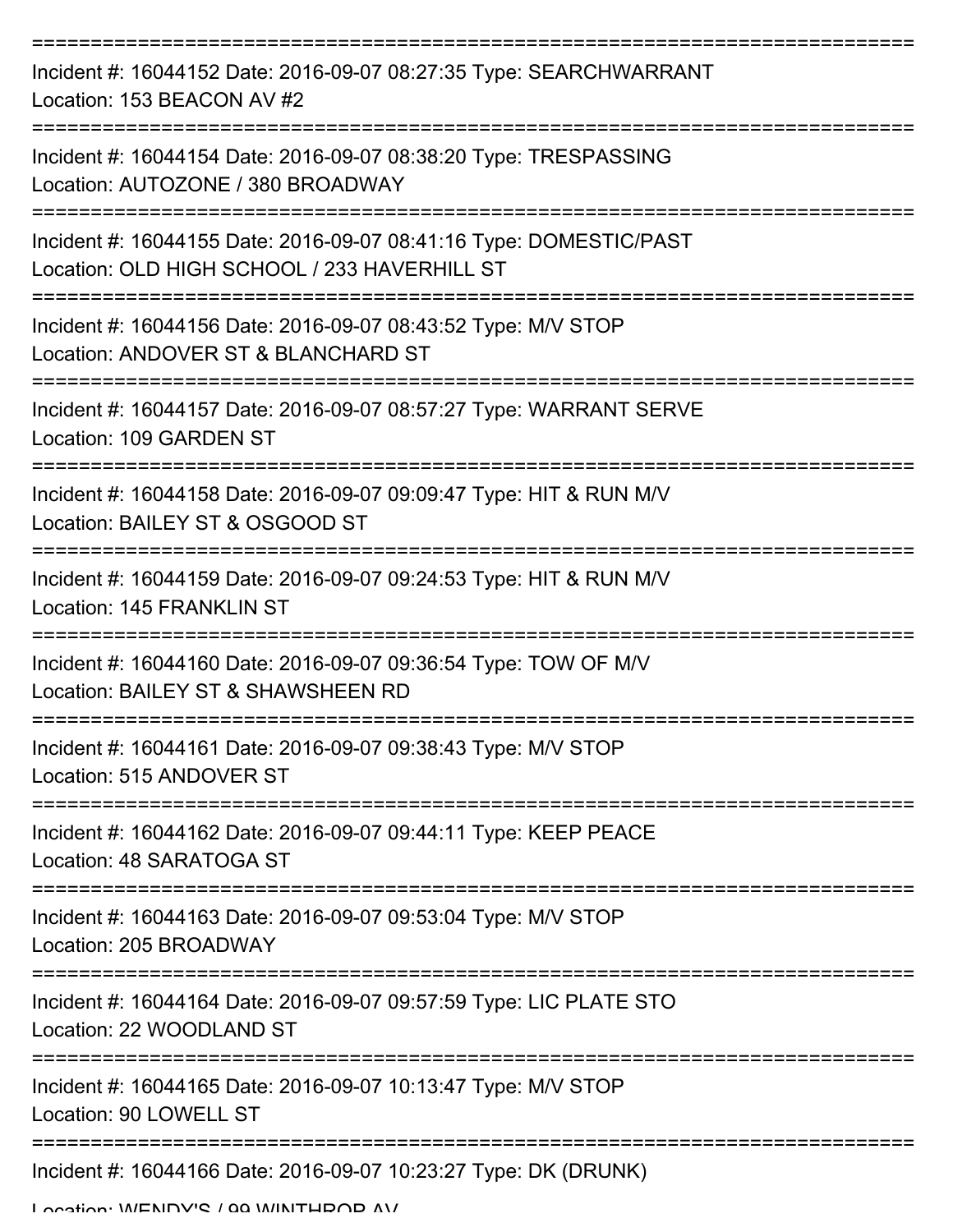| Incident #: 16044167 Date: 2016-09-07 10:34:01 Type: DISTURBANCE<br>Location: 2 MUSEUM SQ                       |
|-----------------------------------------------------------------------------------------------------------------|
| Incident #: 16044168 Date: 2016-09-07 10:35:43 Type: MEDIC SUPPORT<br>Location: 107 OXFORD ST FL 1              |
| Incident #: 16044169 Date: 2016-09-07 10:49:50 Type: M/V STOP<br>Location: 74 HAVERHILL ST                      |
| Incident #: 16044170 Date: 2016-09-07 10:56:56 Type: B&E/MV/PAST<br>Location: AUTO ZONE / 380 BROADWAY          |
| Incident #: 16044171 Date: 2016-09-07 10:58:59 Type: PARK & WALK<br>Location: BRADFORD ST & BROADWAY            |
| Incident #: 16044172 Date: 2016-09-07 11:18:53 Type: ASSIST FIRE<br>Location: ASHLEY FOOD MARKET / 140 WATER ST |
| Incident #: 16044173 Date: 2016-09-07 11:30:52 Type: MV/BLOCKING<br>Location: 108 TREMONT ST                    |
| Incident #: 16044174 Date: 2016-09-07 11:32:33 Type: DISTURBANCE<br>Location: 13 THORNTON AV                    |
| Incident #: 16044175 Date: 2016-09-07 11:34:44 Type: INVESTIGATION<br>Location: 90 LOWELL ST                    |
| Incident #: 16044176 Date: 2016-09-07 11:35:07 Type: WARRANT SERVE<br>Location: 93 WHITE ST                     |
| Incident #: 16044177 Date: 2016-09-07 11:35:14 Type: INVESTIGATION<br>Location: 90 LOWELL ST                    |
| Incident #: 16044178 Date: 2016-09-07 11:51:21 Type: GENERAL SERV<br>Location: 100 WINTHROP AV                  |
| Incident #: 16044179 Date: 2016-09-07 11:55:01 Type: TOW OF M/V<br>Location: 45 CAMELLA TEOLI WY                |
| Incident #: 16044180 Date: 2016-09-07 11:55:10 Type: ALARM/BURG<br>Location: 53 BASSWOOD ST                     |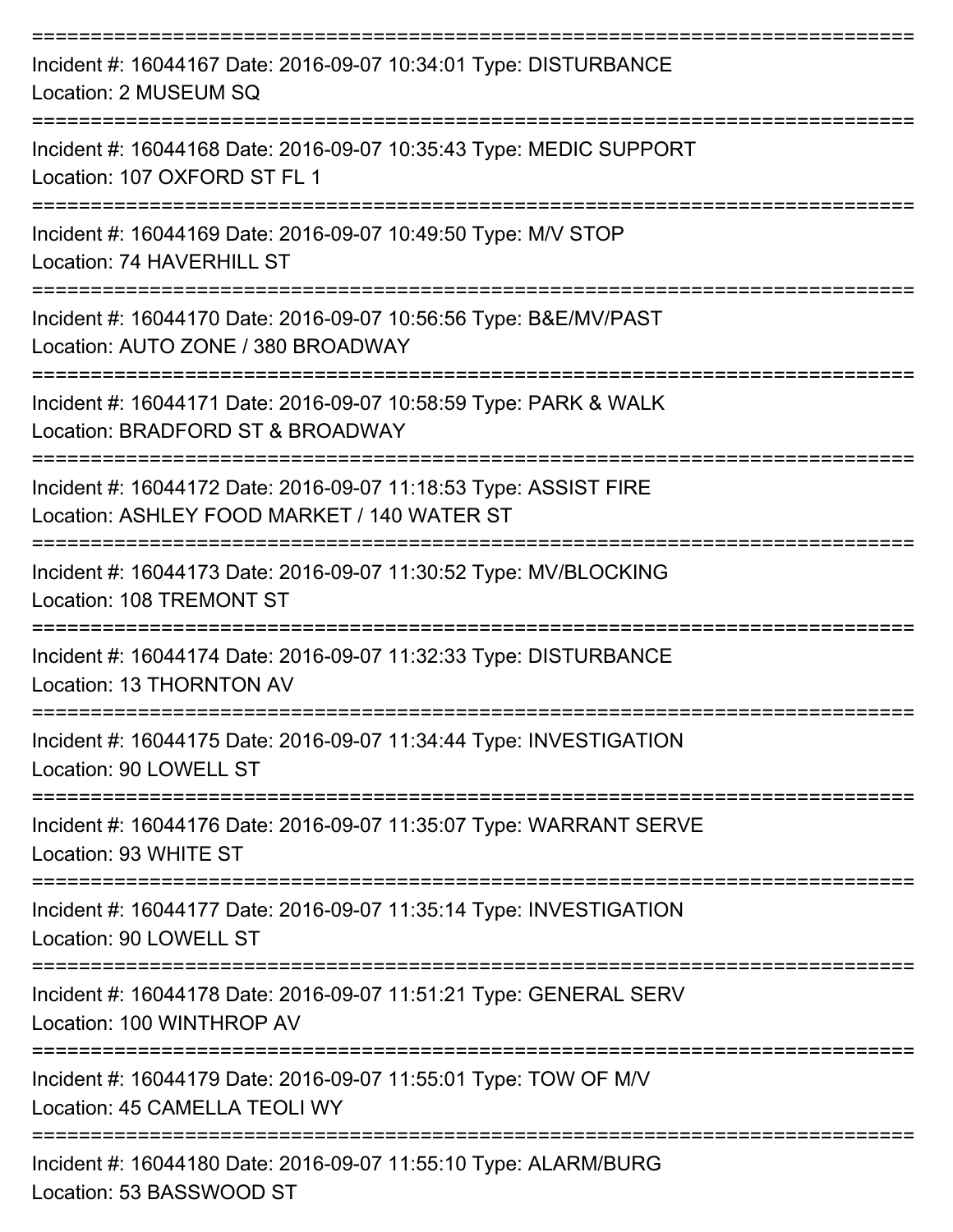| Incident #: 16044181 Date: 2016-09-07 11:59:12 Type: M/V STOP<br>Location: 354 S BROADWAY                                                                                 |
|---------------------------------------------------------------------------------------------------------------------------------------------------------------------------|
| =====================================<br>=============================<br>Incident #: 16044183 Date: 2016-09-07 12:09:12 Type: E911 HANGUP<br>Location: 31 WOODLAND ST #A |
| Incident #: 16044182 Date: 2016-09-07 12:09:39 Type: M/V STOP<br>Location: 372 S BROADWAY                                                                                 |
| Incident #: 16044184 Date: 2016-09-07 12:12:39 Type: M/V STOP<br>Location: 50 SALEM ST                                                                                    |
| Incident #: 16044185 Date: 2016-09-07 12:13:03 Type: CK WELL BEING<br>Location: 198 ESSEX ST #410                                                                         |
| Incident #: 16044187 Date: 2016-09-07 12:19:47 Type: SHOPLIFTING<br>Location: 620 ESSEX ST                                                                                |
| :===================================<br>Incident #: 16044186 Date: 2016-09-07 12:20:46 Type: M/V STOP<br>Location: 4 MT VERNON ST                                         |
| Incident #: 16044188 Date: 2016-09-07 12:26:25 Type: M/V STOP<br>Location: 354 S BROADWAY                                                                                 |
| Incident #: 16044189 Date: 2016-09-07 12:29:22 Type: M/V STOP<br>Location: 34 SALEM ST                                                                                    |
| Incident #: 16044190 Date: 2016-09-07 12:31:54 Type: AUTO ACC/NO PI<br>Location: MILTON ST & PROVIDENCE ST                                                                |
| Incident #: 16044191 Date: 2016-09-07 12:34:36 Type: M/V STOP<br>Location: N PARISH RD                                                                                    |
| Incident #: 16044192 Date: 2016-09-07 12:44:39 Type: M/V STOP<br>Location: S UNION ST & SALEM ST                                                                          |
| Incident #: 16044193 Date: 2016-09-07 12:52:33 Type: M/V STOP<br>Location: MERRIMACK ST & S UNION ST                                                                      |
| Incident #: 16044194 Date: 2016-09-07 12:55:48 Type: M/V STOP<br>Location: BRADFORD ST & BROADWAY                                                                         |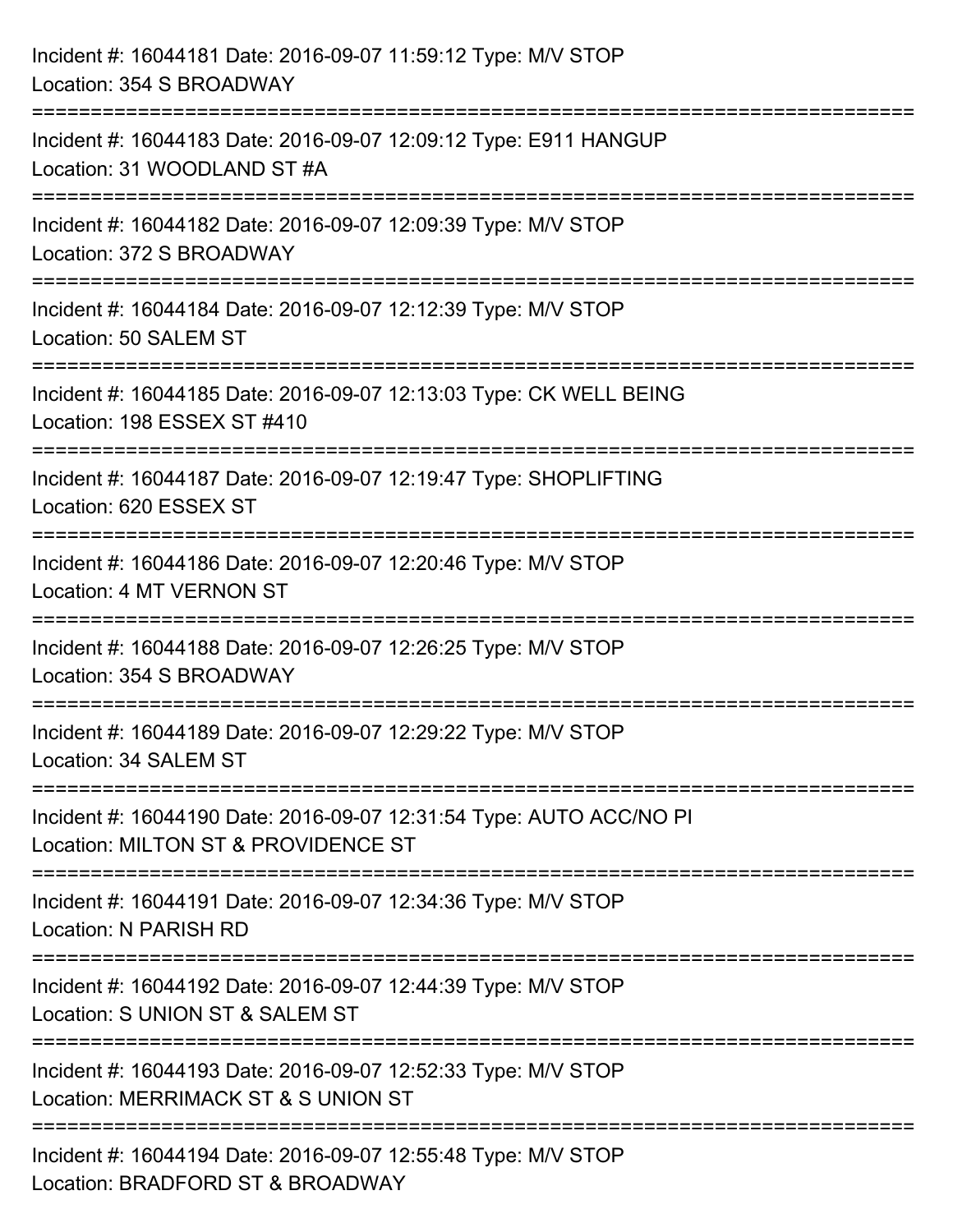Incident #: 16044195 Date: 2016-09-07 12:56:51 Type: AUTO ACC/PI Location: N PARISH RD =========================================================================== Incident #: 16044196 Date: 2016-09-07 13:05:27 Type: CK WELL BEING Location: CVS PHARMACY / 266 BROADWAY =========================================================================== Incident #: 16044197 Date: 2016-09-07 13:18:51 Type: M/V STOP Location: CENTRAL BRIDGE / 0 MERRIMACK ST =========================================================================== Incident #: 16044198 Date: 2016-09-07 13:26:42 Type: MAL DAMAGE Location: 182 ANDOVER ST =========================================================================== Incident #: 16044199 Date: 2016-09-07 13:31:37 Type: ANIMAL COMPL Location: 12 MELROSE ST =========================================================================== Incident #: 16044201 Date: 2016-09-07 13:33:31 Type: IDENTITY THEFT Location: 10 BICKNELL TER =========================================================================== Incident #: 16044200 Date: 2016-09-07 13:35:02 Type: CK WELL BEING Location: SWEENEYS PACKAGE STORE / 90 ESSEX ST =========================================================================== Incident #: 16044203 Date: 2016-09-07 14:03:39 Type: GENERAL SERV Location: CVS PHARMACY / 266 BROADWAY =========================================================================== Incident #: 16044202 Date: 2016-09-07 14:04:26 Type: GENERAL SERV Location: HENNESSEY SCHOOL / 122 HANCOCK ST =========================================================================== Incident #: 16044204 Date: 2016-09-07 14:09:41 Type: LIC PLATE STO Location: 300 AMES ST =========================================================================== Incident #: 16044205 Date: 2016-09-07 14:11:42 Type: INVEST CONT Location: SOUTH LAWRENCE EAST SCHOOL / 165 CRAWFORD ST =========================================================================== Incident #: 16044206 Date: 2016-09-07 14:11:42 Type: MAL DAMAGE Location: 265 HIGH ST =========================================================================== Incident #: 16044207 Date: 2016-09-07 14:14:57 Type: AUTO ACC/NO PI Location: FALLS BRIDGE / null =========================================================================== Incident #: 16044208 Date: 2016-09-07 14:26:13 Type: MAL DAMG PROG Location: 82 RAILROAD ST

===========================================================================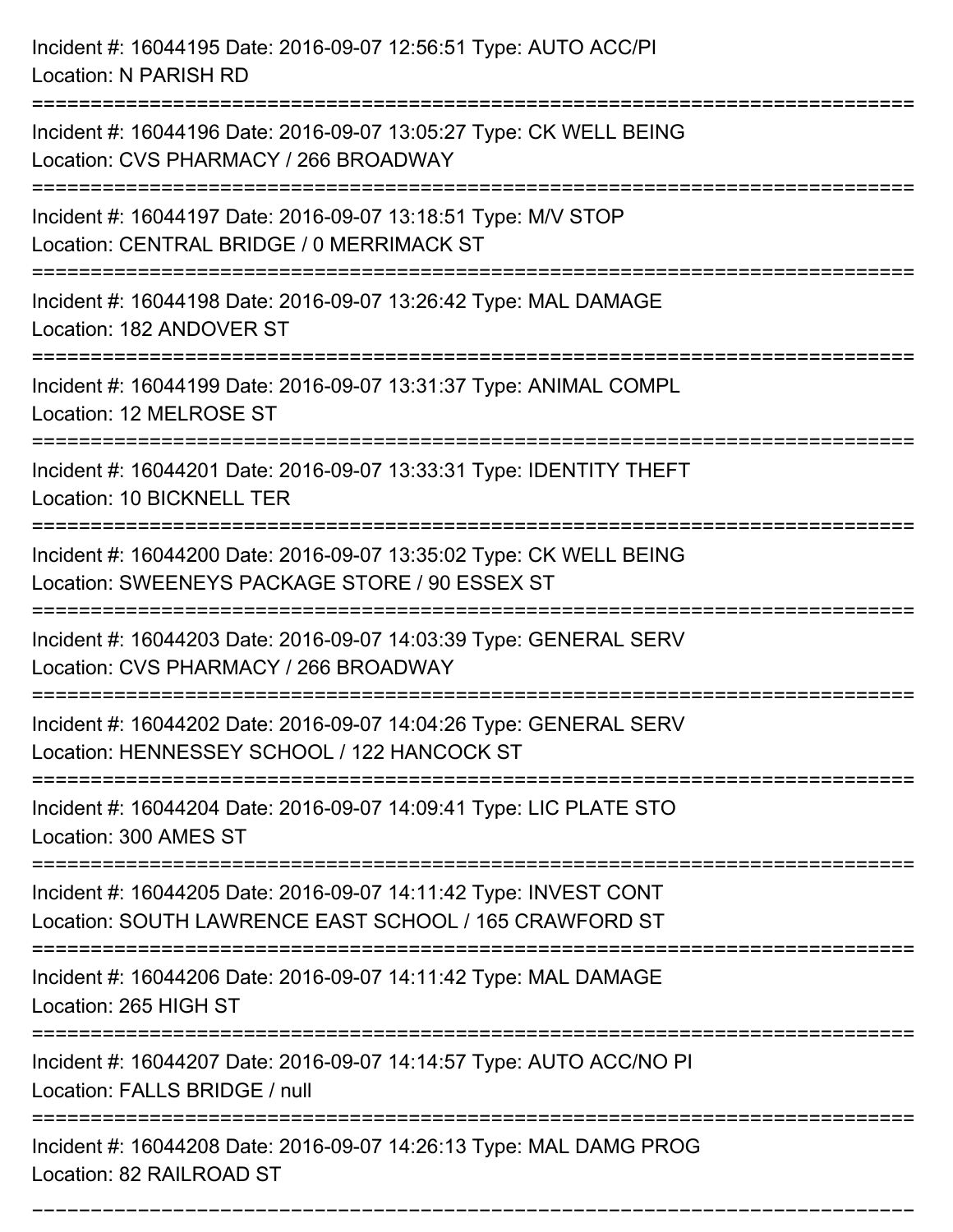| Incident #: 16044209 Date: 2016-09-07 14:34:00 Type: M/V STOP<br>Location: BROADWAY & WATER ST                                      |
|-------------------------------------------------------------------------------------------------------------------------------------|
| Incident #: 16044210 Date: 2016-09-07 14:45:29 Type: GENERAL SERV<br>Location: LAWRENCE HIGH SCHOOL / 70 N PARISH RD                |
| Incident #: 16044211 Date: 2016-09-07 14:46:09 Type: WARRANT SERVE<br>Location: ESSEX ST & WARREN ST<br>------------------------    |
| Incident #: 16044212 Date: 2016-09-07 14:50:48 Type: A&B PROG<br>Location: BERKELEY ST & E HAVERHILL ST                             |
| Incident #: 16044213 Date: 2016-09-07 14:52:53 Type: ALARM/HOLD<br>Location: 43 JACKSON ST                                          |
| Incident #: 16044214 Date: 2016-09-07 14:57:59 Type: AUTO ACC/PED<br>Location: 160 WINTHROP AV                                      |
| Incident #: 16044215 Date: 2016-09-07 15:01:13 Type: GENERAL SERV<br>Location: 17 THORNTON AV #2                                    |
| Incident #: 16044216 Date: 2016-09-07 15:15:23 Type: FIGHT<br>Location: E LAUREL ST                                                 |
| Incident #: 16044217 Date: 2016-09-07 15:21:55 Type: MEDIC SUPPORT<br><b>Location: 9 SUMMER ST</b>                                  |
| Incident #: 16044218 Date: 2016-09-07 15:32:53 Type: M/V STOP<br>Location: E HAVERHILL ST & ELM ST                                  |
| Incident #: 16044219 Date: 2016-09-07 15:37:02 Type: SUS PERS/MV<br>Location: 50 DURSO AV                                           |
| Incident #: 16044220 Date: 2016-09-07 15:42:46 Type: WARRANT SERVE<br>Location: 78 EXCHANGE ST<br>================================= |
| Incident #: 16044221 Date: 2016-09-07 15:44:38 Type: HIT & RUN M/V<br>Location: 49 BLANCHARD ST                                     |
| Incident #: 16044222 Date: 2016-09-07 15:44:46 Type: FIGHT<br>Location: DUCKETT AV                                                  |
|                                                                                                                                     |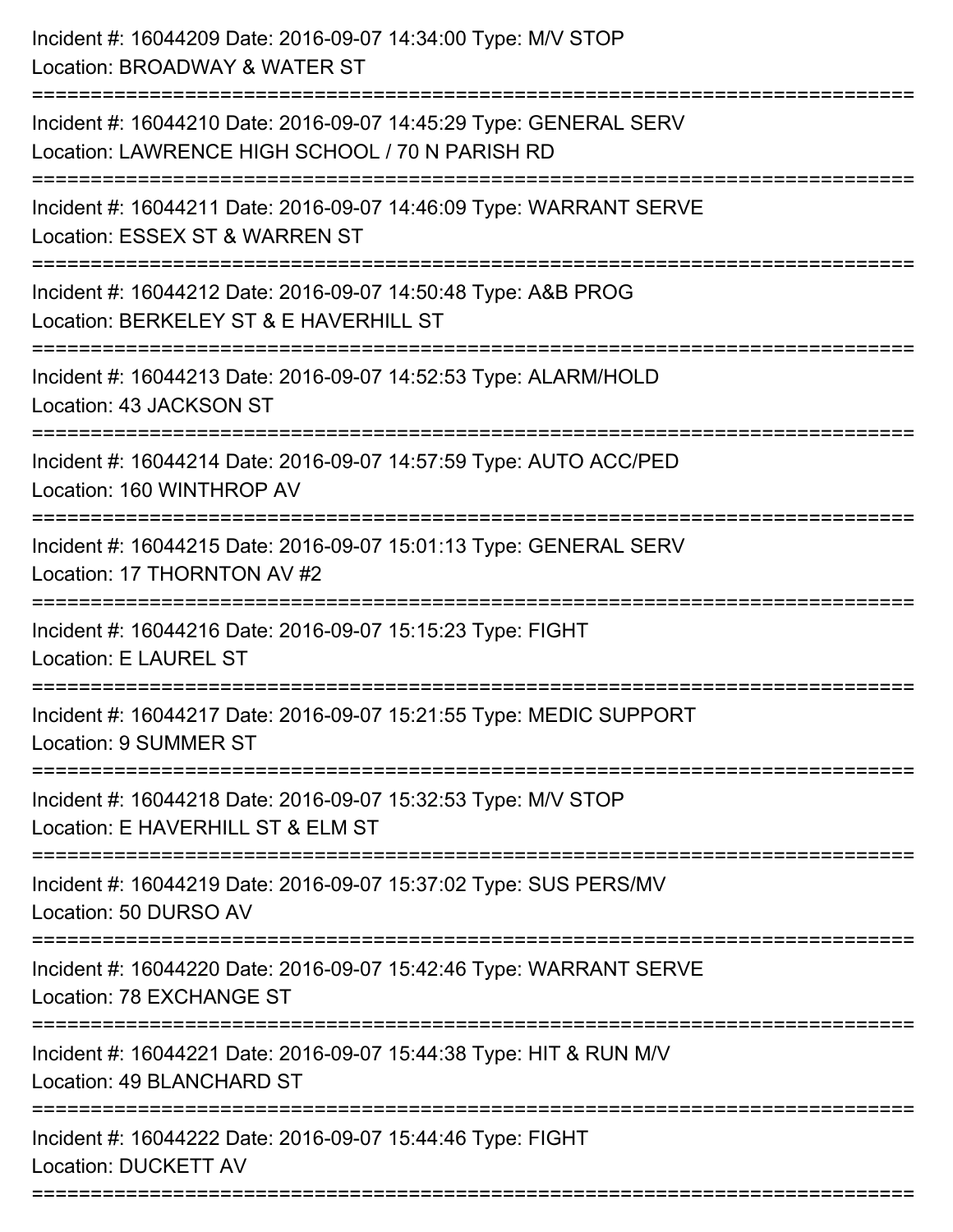Location: 109 GARDEN ST #1B

| Incident #: 16044224 Date: 2016-09-07 15:55:25 Type: MISSING PERS<br>Location: GUILMETTE SCHOOL / 80 BODWELL ST |
|-----------------------------------------------------------------------------------------------------------------|
| Incident #: 16044225 Date: 2016-09-07 15:57:34 Type: WARRANT SERVE<br>Location: 37 FARNHAM ST                   |
| Incident #: 16044226 Date: 2016-09-07 16:02:44 Type: EXTRA SURVEIL<br>Location: PHOENIX ACADEMY / 15 UNION ST   |
| Incident #: 16044227 Date: 2016-09-07 16:20:51 Type: 209A/SERVE<br>Location: 57 E HAVERHILL ST                  |
| Incident #: 16044228 Date: 2016-09-07 16:24:41 Type: HIT & RUN M/V<br>Location: 17 WASHINGTON ST                |
| Incident #: 16044229 Date: 2016-09-07 16:32:26 Type: 209A/SERVE<br><b>Location: 13 SAUNDERS ST</b>              |
| Incident #: 16044230 Date: 2016-09-07 16:33:48 Type: ALARM/BURG<br>Location: CITY HALL ANNEX / 255 ESSEX ST     |
| Incident #: 16044231 Date: 2016-09-07 16:44:54 Type: 209A/SERVE<br>Location: 41 FERN ST                         |
| Incident #: 16044232 Date: 2016-09-07 16:48:34 Type: MEDIC SUPPORT<br>Location: 45 SULLIVAN AV                  |
| Incident #: 16044233 Date: 2016-09-07 16:53:53 Type: 209A/SERVE<br>Location: 17 BASSWOOD ST                     |
| Incident #: 16044235 Date: 2016-09-07 17:05:50 Type: MAL DAMAGE<br>Location: 11 NESMITH ST                      |
| Incident #: 16044234 Date: 2016-09-07 17:05:50 Type: DRUG OVERDOSE<br>Location: BOSTON MARKET / 435 WINTHROP AV |
| Incident #: 16044236 Date: 2016-09-07 17:08:16 Type: LARCENY/PAST<br>Location: 92 BROADWAY                      |
|                                                                                                                 |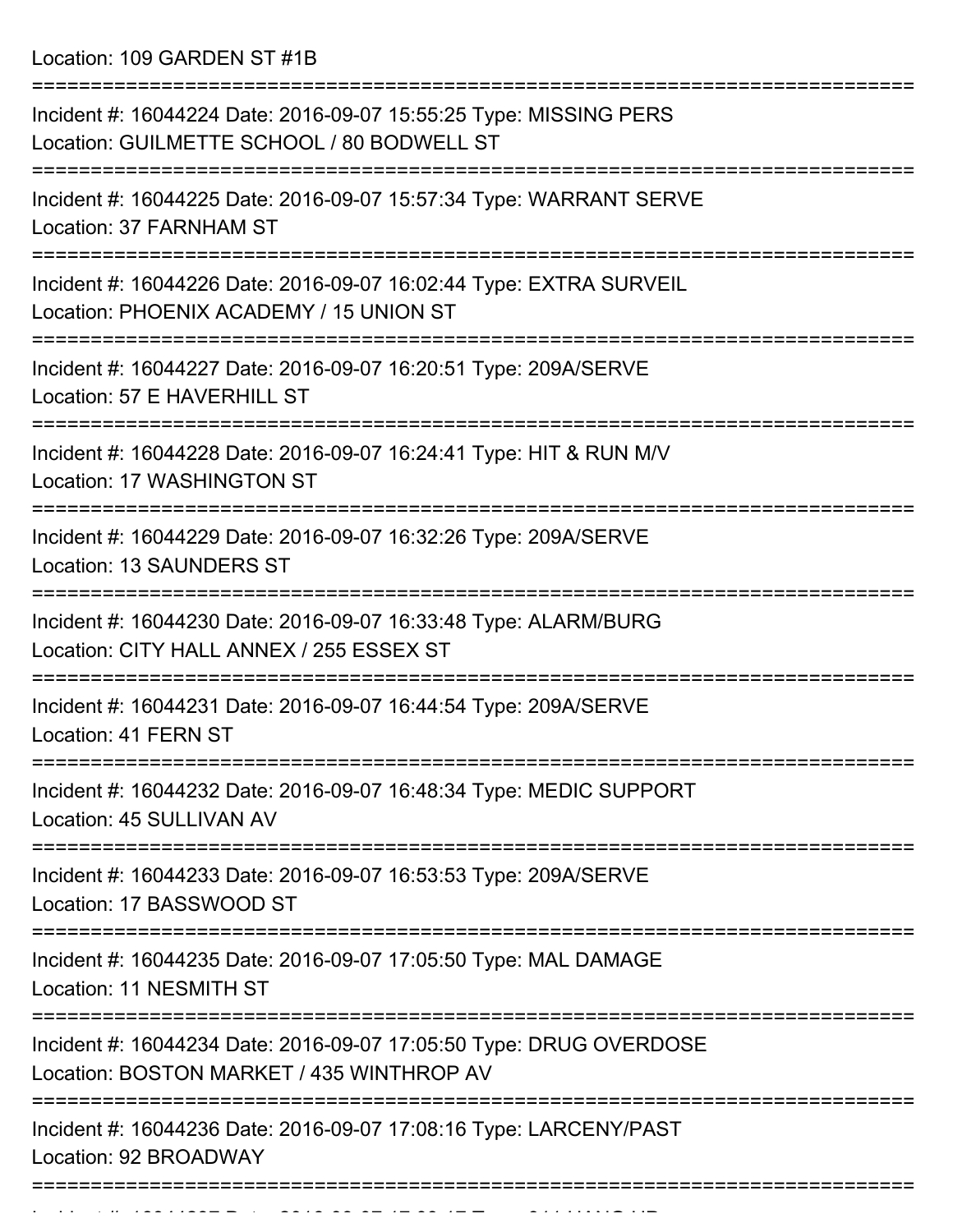Location: 86 PHILLIPS ST FL 2 =========================================================================== Incident #: 16044238 Date: 2016-09-07 17:22:41 Type: ALARM/BURG Location: 262 ESSEX ST =========================================================================== Incident #: 16044239 Date: 2016-09-07 17:25:51 Type: 911 HANG UP Location: 122 BENNINGTON ST =========================================================================== Incident #: 16044240 Date: 2016-09-07 17:42:02 Type: KEEP PEACE Location: 105 TREMONT ST =========================================================================== Incident #: 16044241 Date: 2016-09-07 17:45:40 Type: M/V STOP Location: COMMON ST & LAWRENCE ST =========================================================================== Incident #: 16044242 Date: 2016-09-07 17:45:57 Type: M/V STOP Location: PARKER ST & SPRINGFIELD ST =========================================================================== Incident #: 16044243 Date: 2016-09-07 17:48:44 Type: M/V STOP Location: GRAFTON ST & S UNION ST =========================================================================== Incident #: 16044244 Date: 2016-09-07 17:58:27 Type: M/V STOP Location: CANAL ST & LAWRENCE ST =========================================================================== Incident #: 16044245 Date: 2016-09-07 18:08:00 Type: CK WELL BEING Location: 33 FITZ ST #2 =========================================================================== Incident #: 16044246 Date: 2016-09-07 18:09:06 Type: THREATS Location: 550 BROADWAY =========================================================================== Incident #: 16044247 Date: 2016-09-07 18:17:00 Type: M/V STOP Location: DORCHESTER ST & WINTHROP AV =========================================================================== Incident #: 16044248 Date: 2016-09-07 18:25:19 Type: M/V STOP Location: TREMONT CT =========================================================================== Incident #: 16044249 Date: 2016-09-07 18:26:25 Type: DISTURBANCE Location: 59 HOLLY ST FL 2 =========================================================================== Incident #: 16044250 Date: 2016-09-07 18:34:22 Type: 911 HANG UP Location: 40 W DALTON ST ===========================================================================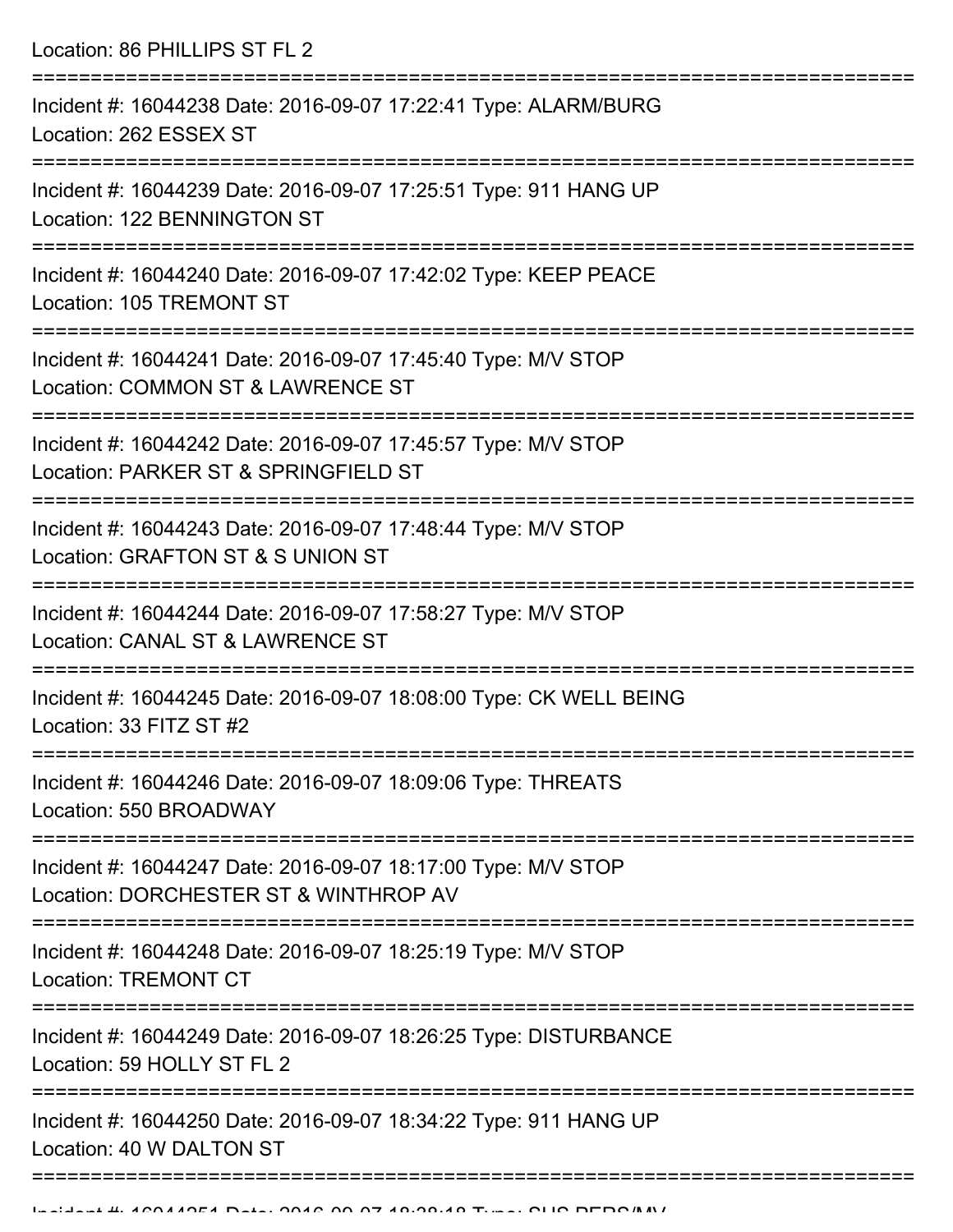| Location: GENERAL ST & PROSPECT ST                                                                      |
|---------------------------------------------------------------------------------------------------------|
| Incident #: 16044252 Date: 2016-09-07 18:44:16 Type: NOISE ORD<br>Location: 142 BUTLER ST               |
| Incident #: 16044253 Date: 2016-09-07 18:52:23 Type: M/V STOP<br><b>Location: 1 TREMONT ST</b>          |
| Incident #: 16044254 Date: 2016-09-07 18:54:20 Type: NOISE ORD<br>Location: 14 CROSS ST                 |
| Incident #: 16044255 Date: 2016-09-07 19:11:14 Type: DOMESTIC/PROG<br>Location: 32 BROMFIELD ST FL 1    |
| Incident #: 16044256 Date: 2016-09-07 19:15:44 Type: ALARM/BURG<br>Location: 2 DRACUT ST                |
| Incident #: 16044257 Date: 2016-09-07 19:19:02 Type: LARCENY/PAST<br>Location: 62 CEDAR ST              |
| Incident #: 16044258 Date: 2016-09-07 19:30:31 Type: B&E/PAST<br>Location: 10 HAVERHILL ST FL 3         |
| Incident #: 16044259 Date: 2016-09-07 19:45:15 Type: DISTURBANCE<br>Location: 362 ESSEX ST FL 2         |
| Incident #: 16044260 Date: 2016-09-07 20:13:20 Type: SUS PERS/MV<br>Location: MT VERNON ST & S BROADWAY |
| Incident #: 16044261 Date: 2016-09-07 20:15:30 Type: DISTURBANCE<br>Location: 70 OSGOOD ST              |
| Incident #: 16044262 Date: 2016-09-07 20:16:52 Type: RECOV/STOL/MV<br>Location: 204 FARNHAM ST          |
| Incident #: 16044263 Date: 2016-09-07 20:46:10 Type: SUS PERS/MV<br>Location: NEWTON ST & SALEM ST      |
| Incident #: 16044264 Date: 2016-09-07 21:07:54 Type: SUS PERS/MV<br><b>Location: DUCKETT AV</b>         |
| Incident #: 16044265 Date: 2016-09-07 21:29:14 Type: M/V STOP                                           |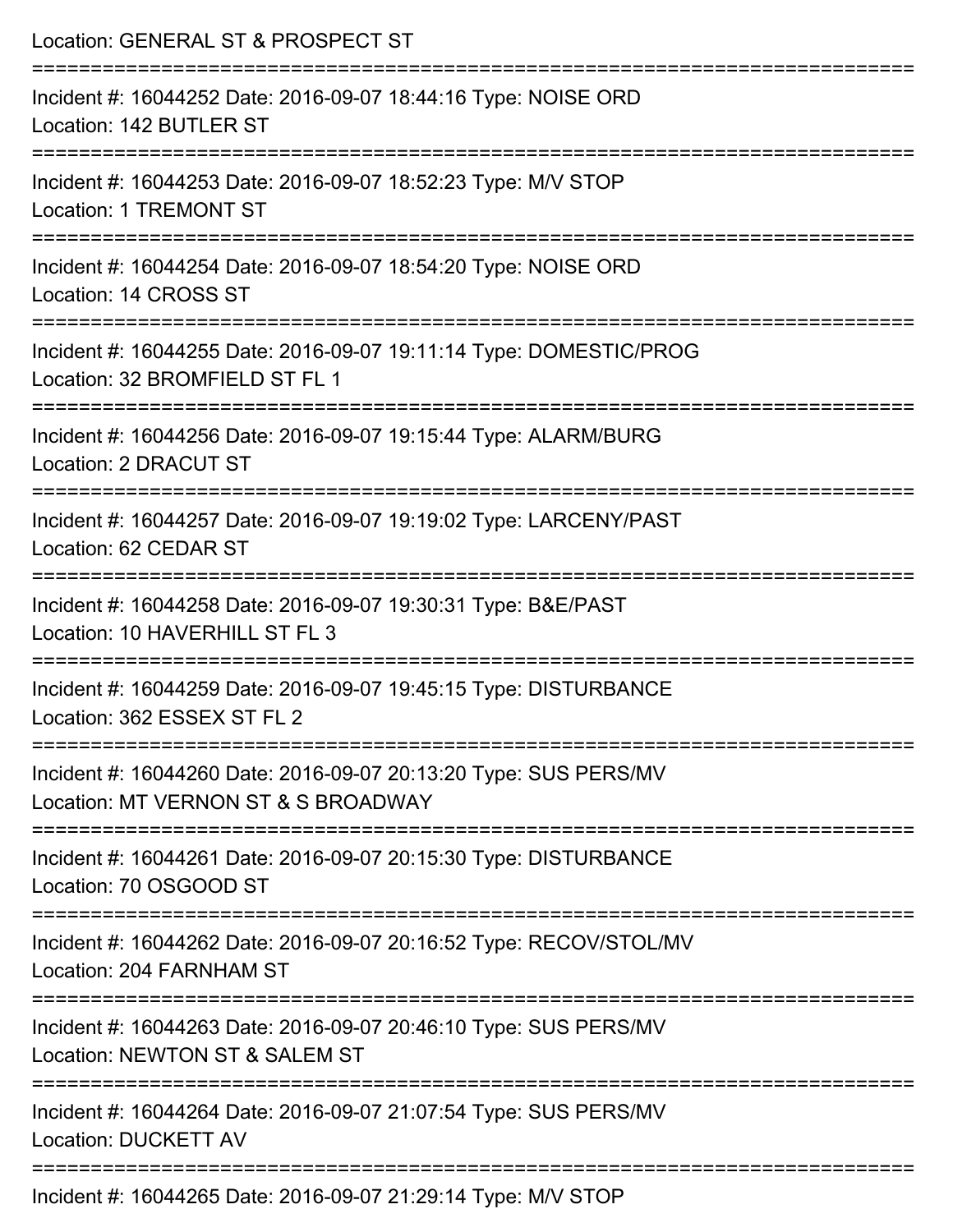| Incident #: 16044266 Date: 2016-09-07 21:52:13 Type: M/V STOP<br>Location: ALLSTON ST & HIGH ST                              |
|------------------------------------------------------------------------------------------------------------------------------|
| Incident #: 16044267 Date: 2016-09-07 22:11:21 Type: M/V STOP<br>Location: MARKET ST & PARKER ST                             |
| Incident #: 16044268 Date: 2016-09-07 22:16:31 Type: NOTIFICATION<br>Location: 47 A KENT ST                                  |
| Incident #: 16044269 Date: 2016-09-07 22:20:13 Type: UNWANTEDGUEST<br>Location: 18 BEACON ST #3                              |
| Incident #: 16044270 Date: 2016-09-07 22:28:09 Type: SUS PERS/MV<br>Location: 111 JACKSON ST                                 |
| Incident #: 16044271 Date: 2016-09-07 22:31:36 Type: NOISE ORD<br><b>Location: BELLEVUE ST</b>                               |
| Incident #: 16044272 Date: 2016-09-07 22:53:12 Type: SUS PERS/MV<br>Location: 15 UNION ST                                    |
| =============<br>Incident #: 16044273 Date: 2016-09-07 23:03:09 Type: UNWANTEDGUEST<br>Location: SEVEN ELEVEN / 370 BROADWAY |
| Incident #: 16044274 Date: 2016-09-07 23:27:35 Type: M/V STOP<br>Location: CANAL ST & UNION ST                               |
| Incident #: 16044275 Date: 2016-09-07 23:29:44 Type: SUS PERS/MV<br>Location: 248 BROADWAY                                   |
| Incident #: 16044276 Date: 2016-09-07 23:35:55 Type: NOISE ORD<br>Location: 244 BROADWAY #12                                 |
| Incident #: 16044277 Date: 2016-09-07 23:38:22 Type: SUICIDE ATTEMPT<br>Location: 2 MUSEUM SQ #113                           |
| Incident #: 16044278 Date: 2016-09-07 23:42:36 Type: M/V STOP<br>Location: ALLSTON ST & HIGH ST                              |
|                                                                                                                              |